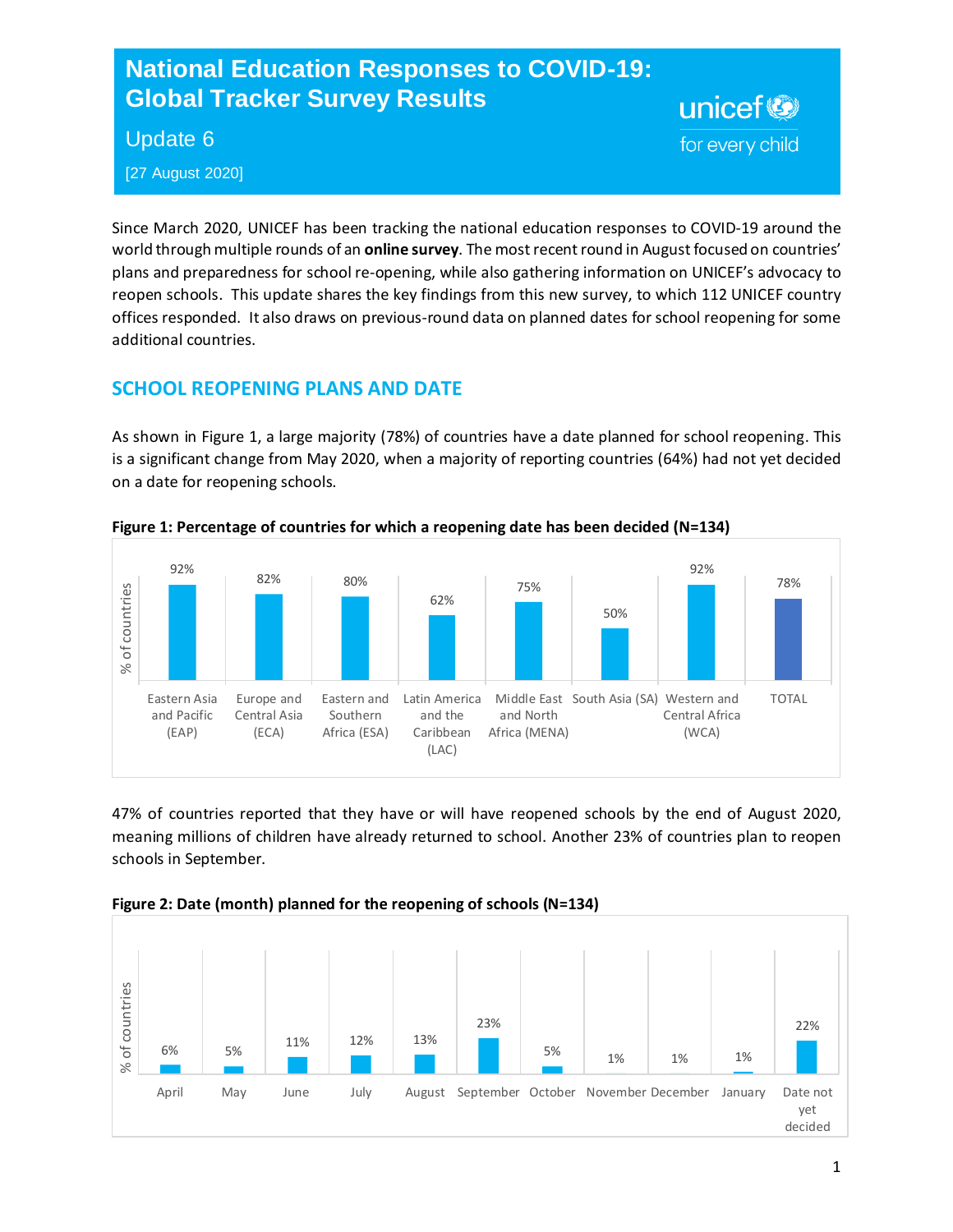### **COUNTRY PREPAREDNESS FOR SCHOOL REOPENING**

To better understand countries' **level of preparedness** for school re-opening, UNICEF rated national governments' progress on **13 indicators** related to implementing safe school operations, getting children back to school, and promoting learning when schools reopen. Figure 3 shows the level of action taken and/or progress made by Ministries of Education/governments on these indicators. Across the 13 indicators, more countries were reported to have taken either some or all necessary action to prepare than were reported to have taken little or no action.

In the area of safe school operations, around 80% of countries have acted on providing critical information on school and safe school operations that is widely available and accessible, as well as on developing clear and specific school safety protocols. Fewer countries have taken steps for training teachers or preparing to restart other services at schools. For getting children back into school when schools reopen, much remains to be done. For example, only 43% of countries have made some or sufficient preparations for outreach campaigns to encourage girls, out-of-school, and vulnerable children to return to school; even fewer countries are prepared to track school enrollment and monitor the attendance of children upon reopening. UNICEF actively advocates for inclusive re-openings addressing the needs of the most vulnerable (more information further below). Finally, for promoting learning, almost 90% of countries have made progress on putting remote learning plans in place in the event of further closures; yet, around one-third of countries have taken little or no action to address the learning gaps that may result from the closures, such as by preparing to conduct formative assessments or planning remedial learning programs.

#### **Figure 3: Country Preparedness for School Reopening (Percentage of countries**, **N=109)**

- Little or no action taken and/or progress made % countries
- Some action taken and/or progress made, BUT more needs to be done % countries
- All necessary actions taken and on track to fully achieve this % countries



Not applicable/ Not answered % countries

Safe School Operations indicators Getting children back to school indicators Learning indicators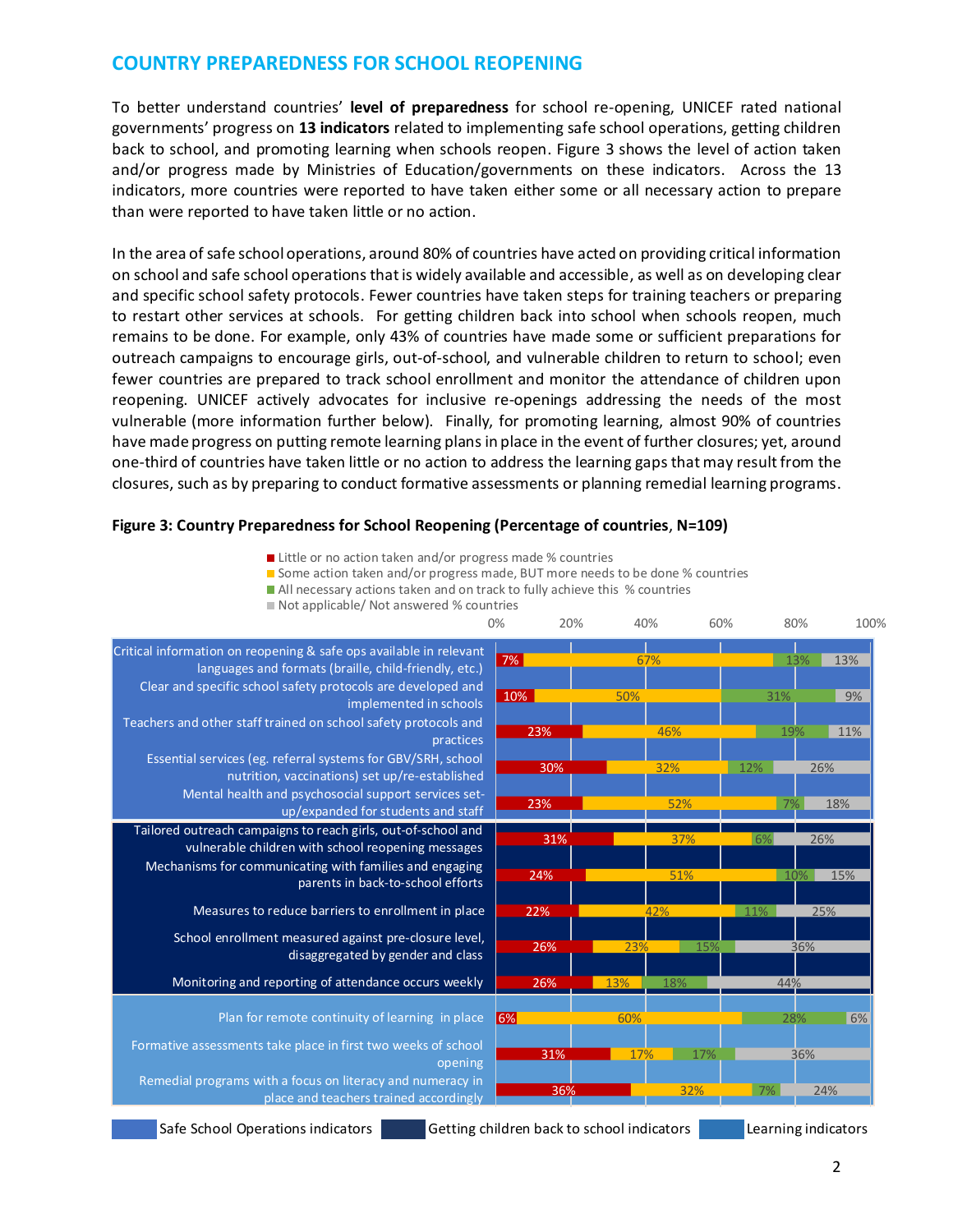For further analysis, countries were assigned an **average score based on how they rated their progress** made on the 13 school reopening preparedness indicators. These scores range from 1 (signifying little or no action taken across all indicators) to 3 (signifying all necessary action taken for all indicators). Globally, the average score per country per indicator was 1.89, meaning on average countries have made some progress across a variety of preparedness measures, but more remains to be done. Figure 4 shows that the average preparedness score does not vary widely by region, though countries in Latin America and the Caribbean report the highest levels of preparedness and countries in Eastern and Southern Africa the lowest.



#### **Figure 4: Average score per readiness indicator, by region (N=109)**

### **Snapshot of preparedness challenges for school reopening**

In **Zimbabwe**, the budget allocated for preparation for school reopening from the Ministry of Finance to the Ministry of Education is taking time to trickle down to all schools that need financial support for preparedness (e.g. procurement of PPE). Given the national lockdown measure, many school staff are away from school and are unable to contribute to the preparation. Some school staff and families fear exposure to COVID-19 and have decided not to attend meetings/trainings.

children who have returned and those who haven't All primary and middle schools **in Uruguay** reopened in June 2020. Challenges regarding the implementation of school reopening include the education gap between (school attendance is still voluntary), student evaluation under this particular circumstance and the workload of teachers who must juggle classroom teaching and remote learning.

The teachers' union in **Democratic Republic of Congo** has expressed reservations about the conditions for reopening of schools and the expected actions from the government to protect the health of students and teachers. Significant reductions in the national budget due to the economic impact of COVID-19 have substantially reduced both the availability of domestic resources for education and the government's capacity to sustain its abolition of school fees. UNICEF is the main support to the government for school reopening.

In **Indonesia**, systematic monitoring of school reopening, including timely collection and analysis of necessary data, has been a major challenge. UNICEF has been supporting the Ministry of Education in developing and implementing a data collection and visualization system (dashboard) on school reopening.

## **UNICEF ADVOCACY ON SCHOOL REOPENING: Open Up Better Campaign**

UNICEF country offices are heavily involved in advocacy for the safe reopening of schools across the world. As depicted in Figure 5, **over 80% of country offices surveyed report engaging in advocacy or communications on school reopening**. In several regions, almost every UNICEF programme country is engaged in these efforts. Only in Eastern Asia and Pacific, where the majority of schools have already reopened and several did not close for long periods, are fewer countries engaged in such advocacy with the government and partners.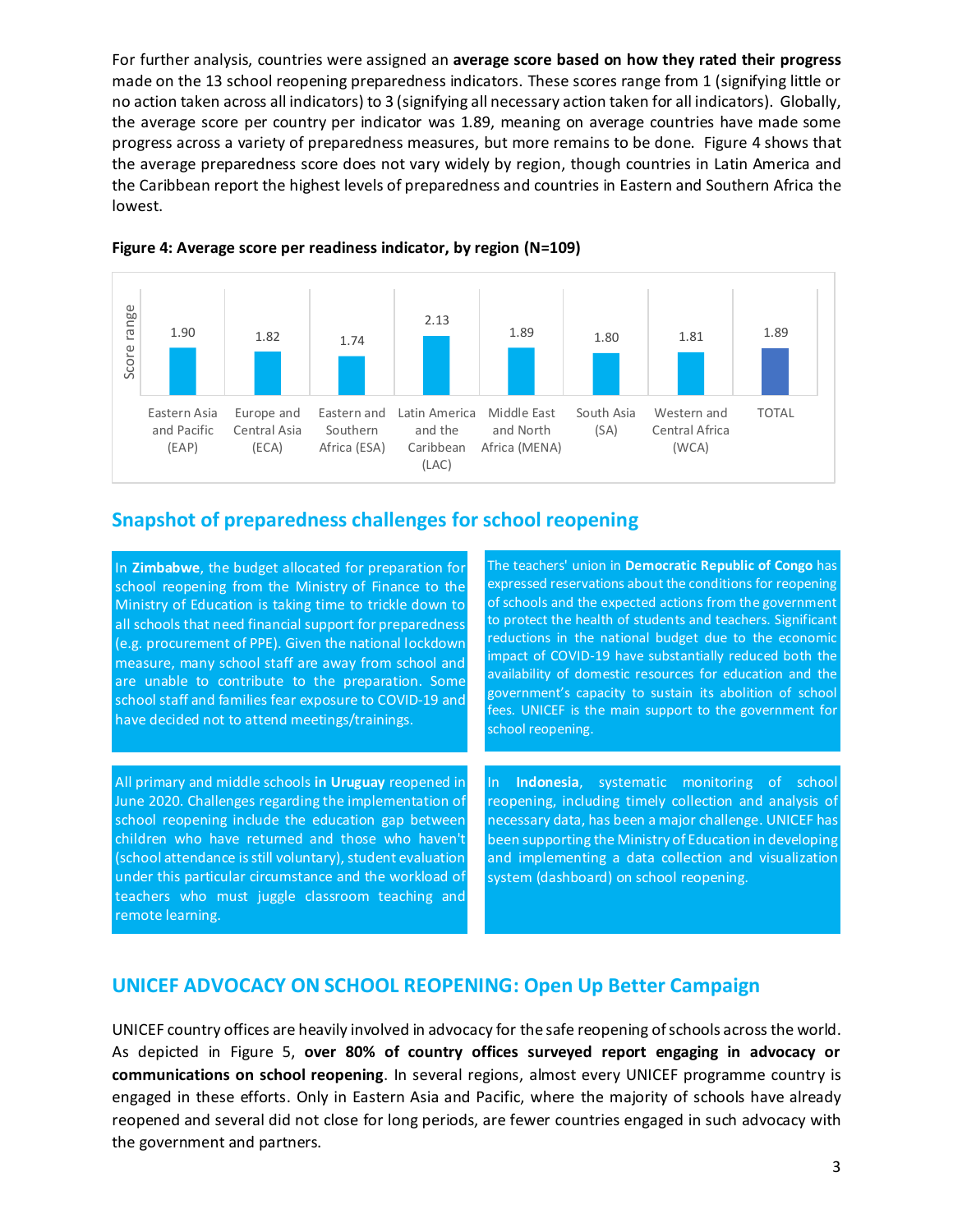

**Figure 5: Percentage of country offices engaged in advocacy campaigns on school reopening (N=112)**

Figure 6, below, further depicts the **key messages UNICEF country offices are emphasizing** in their advocacy efforts on safe school reopening. Addressing the needs of the most vulnerable children (e.g. girls, refugees, children on the move, children with disabilities and ethnic minorities) and the need to improve learning as schools reopen are two important messages highlighted by approximately **nine out of ten of the countries in their advocacy**.

As mentioned above, only 43% of countries have made preparations for outreach campaigns to encourage girls, out-of-school, and vulnerable children to return to school, and even fewer countries are prepared to track school enrollment and monitor the attendance of children upon reopening. In this context, UNICEF's active advocacy for the most marginalized in 92% of countries that are engaged in advocacy plays a critical role in ensuring that the needs of the most vulnerable are met. In the **"Inclusive School Reopening"** paper, UNICEF provides global guidance on how to ensure that the most marginalized children go back to school. To further enhance global advocacy and delivery on the ground, UNICEF developed **key programmatic, policy and budgetary advocacy messages** to promote, in close collaboration with partners, the return of the most marginalized to school. A focus on the most vulnerable includes **girls, refugees, children on the move, children with disabilities and ethnic minorities**. The mentioned advocacy messages are central to the "**Bringing Girls Back to School Campaign**" which is an important element of UNICEF's larger Open Up Better Campaign. Further, as part of an interagency effort, UNICEF co-authored the recently published "**Building Back Equal: Girls Back to School Guide**" together with UNESCO, Plan International, UNGEI, and the Malala Fund.



### **Figure 6: Percentage of country offices highlighting key messages in their advocacy (N=91)**

UNICEF's advocacy on school re-opening aims to achieve various advocacy outcomes, the most prominent of which are the improvement of school reopening policies and resource commitments to school reopening. Although this advocacy work continues, several examples that highlight the importance of advocacy are provided below.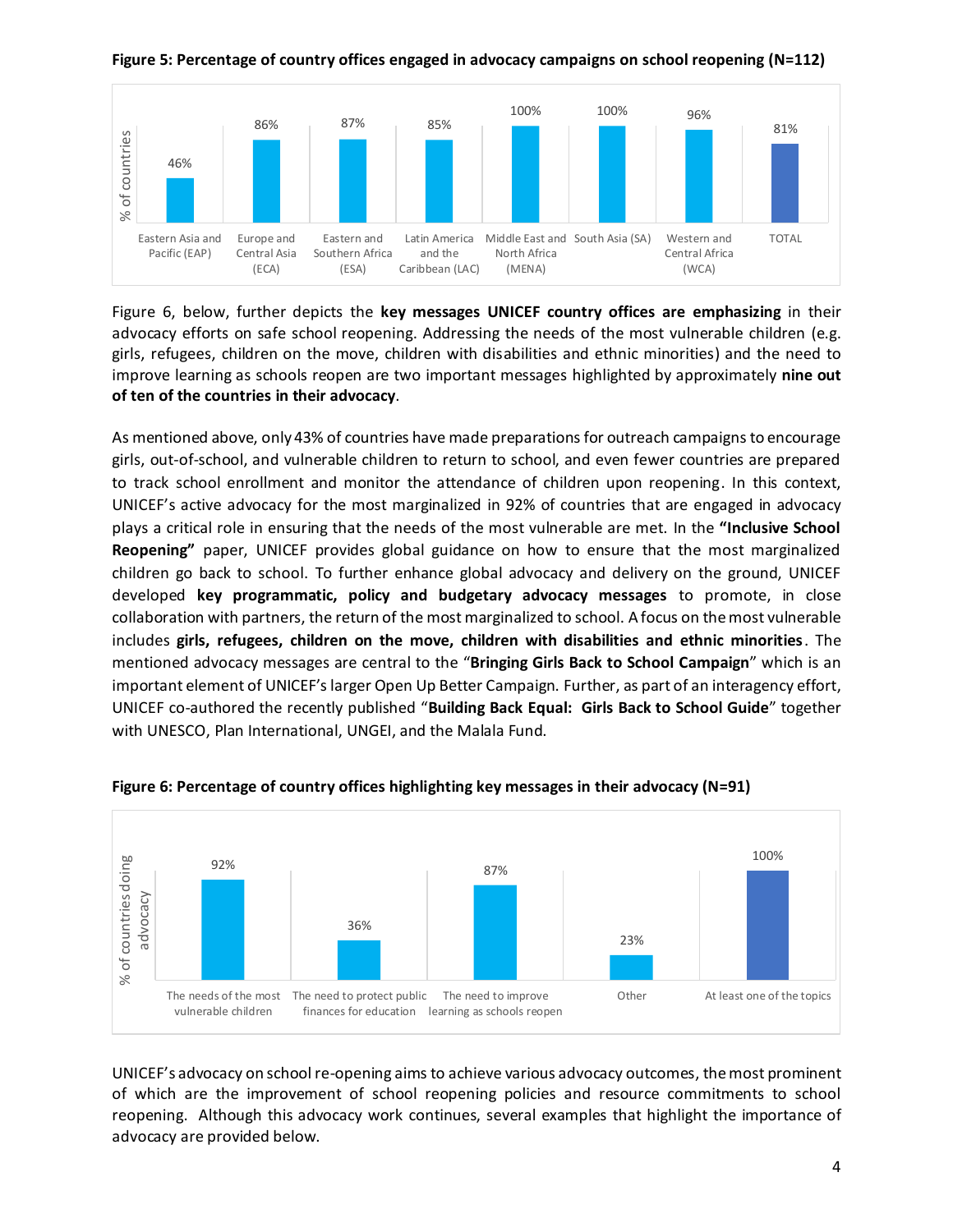### **Examples of advocacy actions and outcomes in countries**

#### *Shift in narrative*

- **India** UNICEF advocacy *shifted government thinking on the importance of preparing for reopening*. The use of direct advocacy with the government rather than public advocacy has built confidence in UNICEF messages and led to concrete action, such as government requests for technical support and engagement in the development of guidelines and checklists.
- **Montenegro** No public or professional debate on the reopening of schools was in place until the UNICEF country office initiated the discussion through direct advocacy with relevant institutions. This resulted in a *shift of narrative on several topics, including on the need for a flexible rather than blanket approach to school reopening,* as well as the need to involve all key actors and stakeholders in decision making.
- Somalia A key objective has been to guarantee there is sufficient advocacy to ensure the authorities and communities are in favour of reopening schools. *This has been achieved, as there is a consensus in Somalia on the need to continue the education of children.* Both Ministries and partners have also earmarked specific funding for school reopening, considering the need for awareness raising activities and WASH improvements in the schools.

#### *Inclusion of marginalized groups*

- **Cote d'Ivoire** The Ministry of Education has set a date for the next school re-entry, with specific measures aimed at supporting **girls'** return to school.
- **Palestine** UNICEF sent a written communication to the Minister of Education advocating for the **most vulnerable children** to be prioritized, and had a follow-up meeting with the Minister and his team. The school reopening plan that has just been launched by the Ministry of Education has the guiding principle of reaching the most marginalized children as a top priority.
- **Tunisia** UNICEF advocacy and support included a meeting with the Ministry of Education and Ministry of Social Affairs that strengthened linkages between the two ministries to ensure that Back to Learning/Back to School messages are included in social programs supporting **vulnerable families**.
- **Myanmar** UNICEF's advocacy for utilizing an inclusive approach in all COVID-19 response and recovery initiatives led the Ministry of Education to *ensure consideration for children affected by conflict, children with disabilities, ethnic minority children and out-of-school children in risk communication products, distribution of school guidelines* and other activities. Additionally, UNICEF advocated for government resources to be mobilized for safe school reopening, which led the government to fully finance school disinfection.
- **Sri Lanka** With UNICEF's advocacy efforts, the *Ministry of Education agreed to add a message on preventing associated stigmatization and discrimination* to a media campaign on COVID-19 prevention behaviours. This is important for Sri Lanka, where social cohesion and violence against children are key challenges.